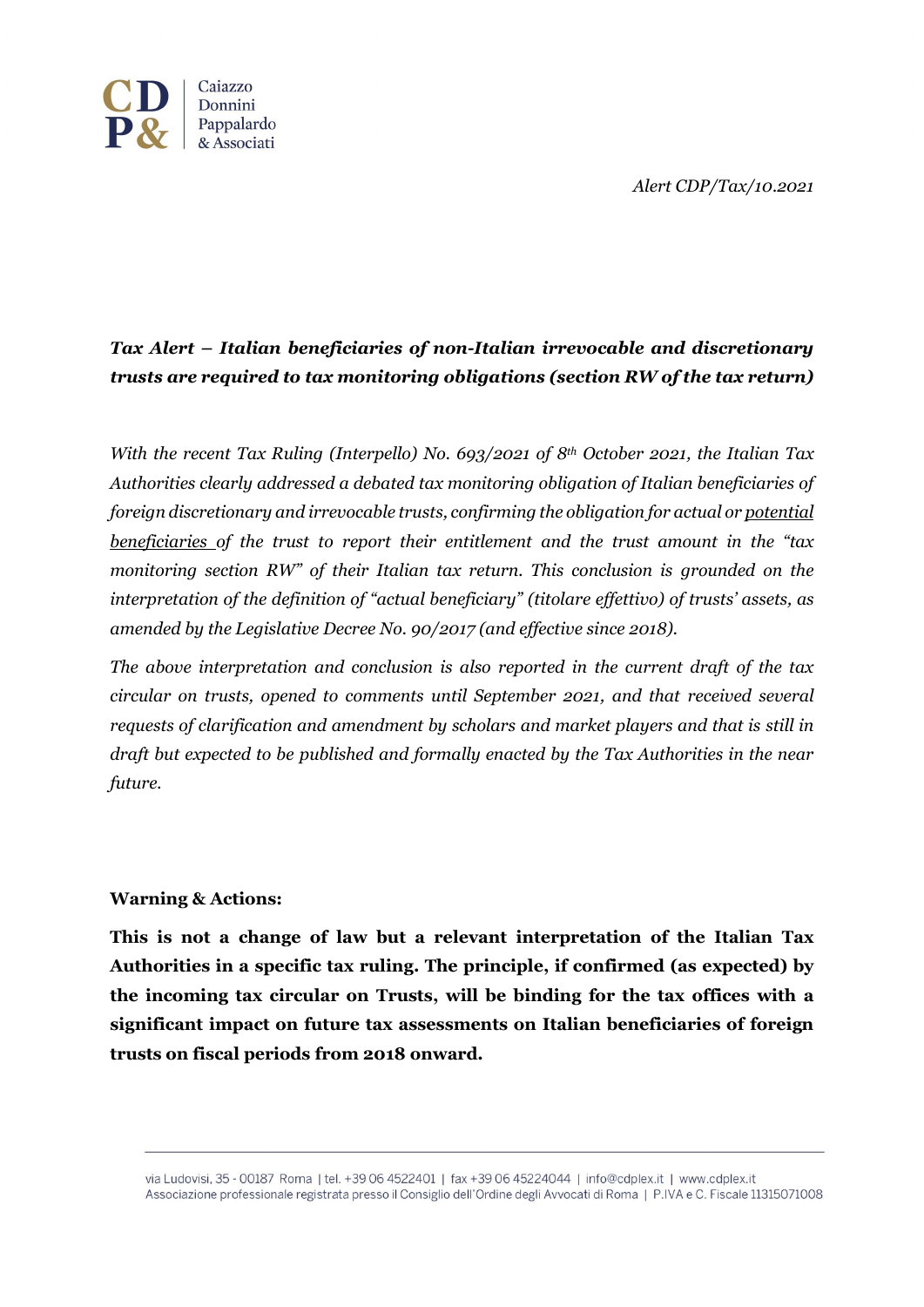

**Italian tax resident beneficiaries of a foreign discretionary and irrevocable trust are clearly required to declare their "potential" entitlement to foreign trust assets in their Tax Return only for "tax monitoring" purposes filing section RW.**

**The omitted filing is heavily sanctioned with a tax penalty variable between 3% and 15% (increased to 6% - 30% if the trust is incorporated in a non-cooperative country) per each fiscal year on the entire assets value held in trust.** 

## **Summary of the tax ruling**

An Italian settlor was planning to set up a genuine irrevocable and discretionary trust regulated by a foreign law, appointing a non-Italian trustee and nominating as final beneficiaries his minor children (identified only as a category of beneficiaries) tax resident in Italy.

The question raised with the tax ruling dealt with the qualification of the minor children as "actual beneficiaries" (*titolari effettivi*) of the trust: if so, they should file the Italian tax return reporting the "potential" trust entitlement in the tax monitoring section RW.

In the case the children were qualified as *titolari effettivi,* and therefore required to file the section RW of the tax return, the settlor asked if the appointment of an Italian fiduciary company, acting on behalf of his children in collecting future income/capital from the Trustee, would have avoided this compliance tax reporting obligation due to the intermediation activity of the same Italian fiduciary company.

The tax ruling confirmed that, following the 2017 amendment introduced by the IV° Directive on anti-money laundering (Legislative Decree N0. 90/2017), the Italian tax monitoring law (Law Decree N0. 167/90 and art. 1 and 20 of Legislative Decree N0. 231/2007) includes among the *titolari effettivi* of trusts and similar entities (committed to file section RW of the tax return), also those beneficiaries that may be easily identified through the reference to a category, like "my children" and irrespective from the percentage of assets attributed to each beneficiary.

In addition, with respect to the question on the interposition of an Italian fiduciary company, the Italian Tax Authorities denied that such circumstance would have exempted from the Section RW obligation because such exemption applies only to fiduciary companies with trust management powers (which would instead be exercised by the trustee in the case at stake).